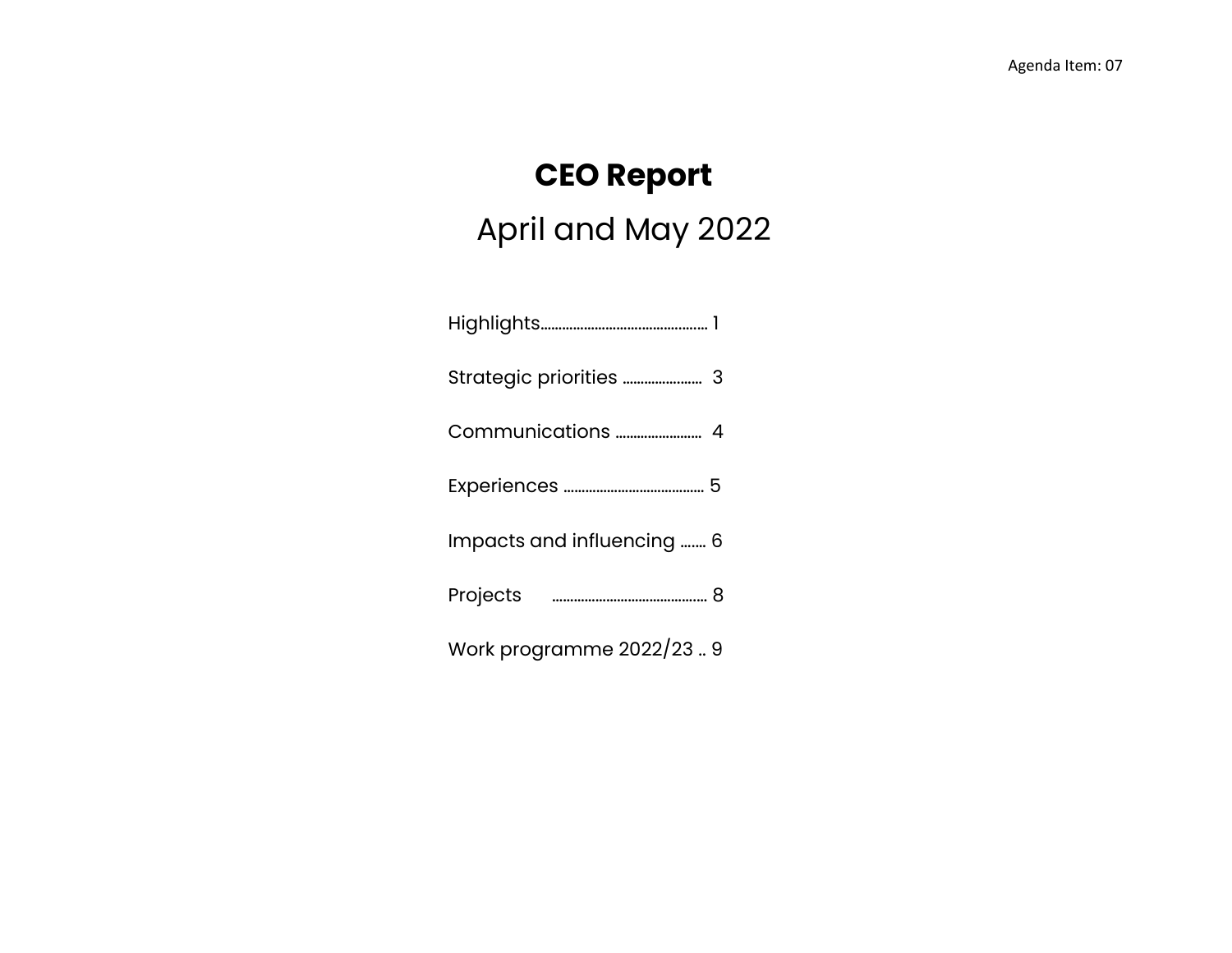#### **Highlights**

- **1.** This report updates the Board of the activities of the organisation during April and May and summarises achievements against the work programme for 2021/22.
- **2.** We have seen exceptional demand for our Gypsy, Roma and Traveller cultural competency training, which Friends, Families and Travellers and the Roma Support Group have been commissioned to deliver. All spaces on the six courses were filled within four days. Our funder agreed we could increase this phase to 10 sessions, all of these are now full, with a waiting list of 80.
- **3.** Evaluation so far shows that the majority of attendees scored the session as five out of five for usefulness. We have showcased the work to Healthwatch England and they are setting up a training course for the Healthwatch network. CUH and CPFT are organising their own in-house training as a result of coming to our sessions.
- **4.** Our Health Champion volunteers have just completed their first project. This gathered the experiences of people using urgent and emergency services. The report has been shared with the commissioner and a summary will be published during the summer. Co-design of the second project has started. This project will explore people's experiences of health inequalities.
- **5.** We have completed research on behalf of Cambridgeshire County Council, helping them gather ideas from people about the new independent living service provision. The report, which suggests a wide range of new ideas, has been welcomed by the county council. Many ideas will feature in the new housing schemes being planned.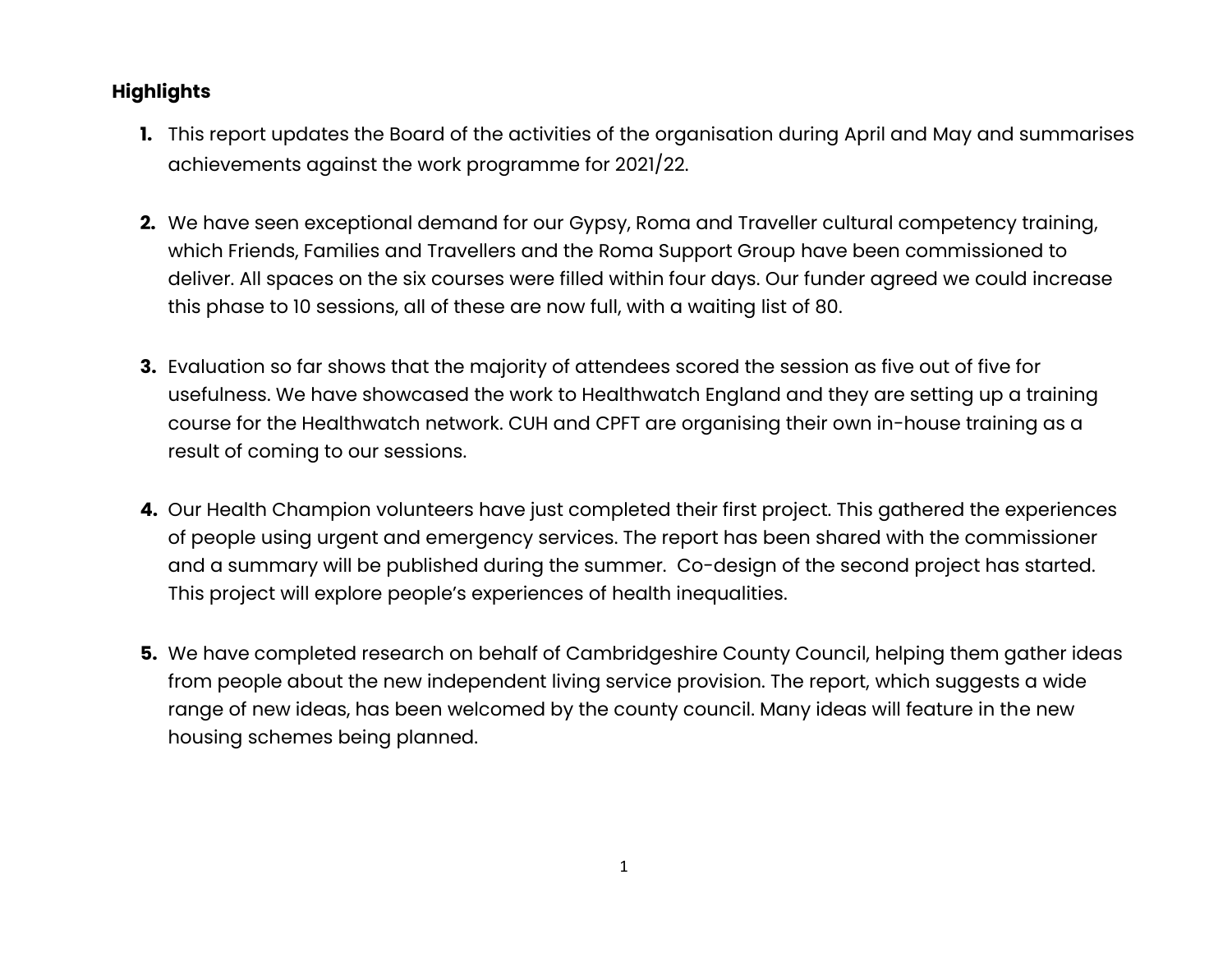- **6.** Hybrid meetings, i.e. a mix of face to face and online, are being trialled by our Partnership Boards. A report will be produced which will provide learning for the format of our other meetings. Initial feedback is positive but does show that top rate equipment and new chairing skills are critical.
- **7.** The contract for our core funding is being finalised by our commissioner. This will be circulated to the Board once received.
- **8.** The Healthwatch Cambridgeshire and Peterborough strategy is being refreshed to ensure that the priorities are relevant and informed by the experiences of our local communities.
- **9.** Please see separate report about our activities and achievements around engagement, volunteering and the partnership boards.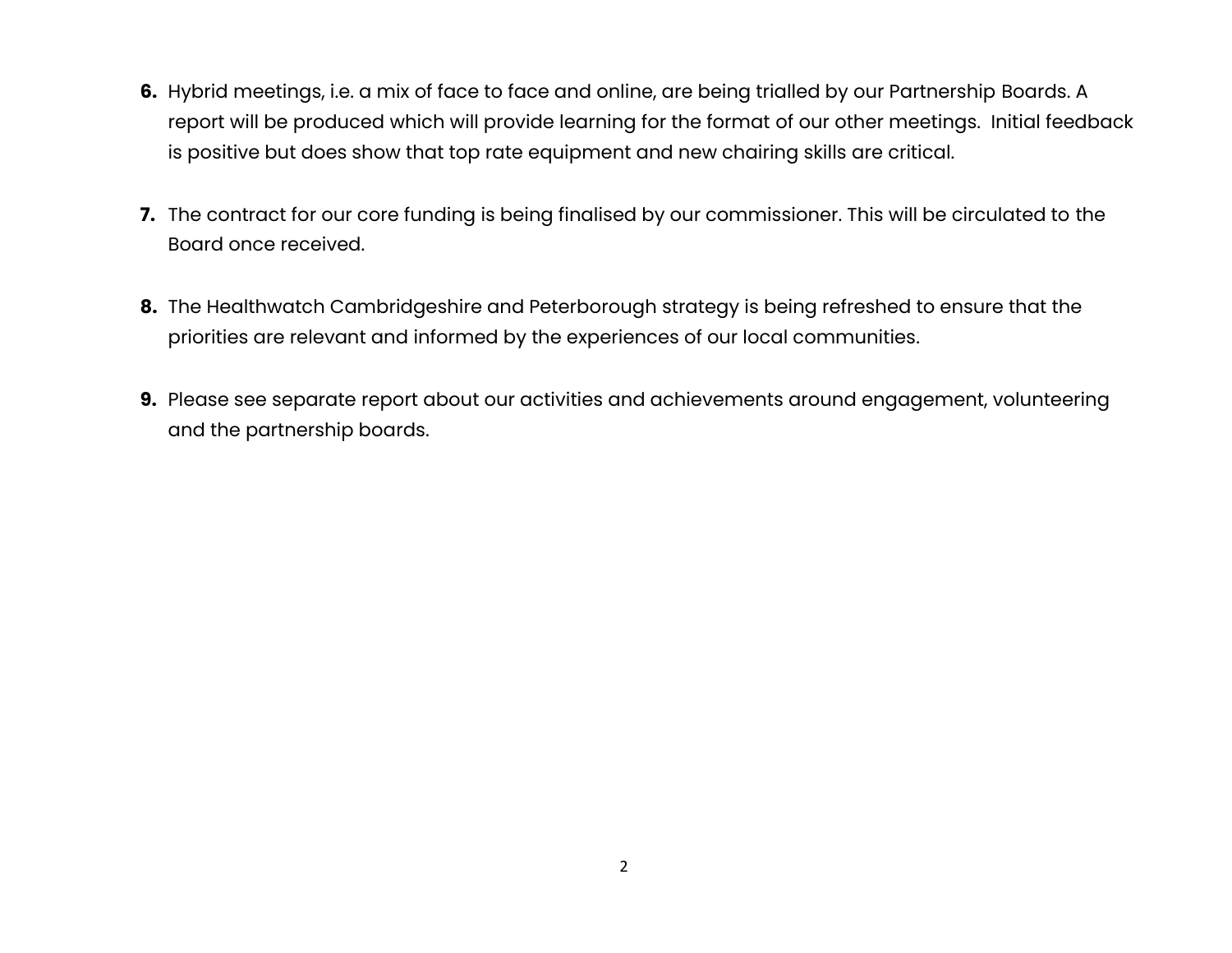### **Strategic priorities**

| <b>Priority</b>               | <b>Current activities</b>                                    |
|-------------------------------|--------------------------------------------------------------|
| 1. Promoting Independence &   | • Your Care Your Way campaign                                |
| Self-Care                     | Information Service delivery                                 |
|                               | Website information.                                         |
| 2. Access to Primary Care     | Representation at primary care intelligence sharing groups   |
| <b>Services</b>               | <b>Escalating access concerns</b>                            |
|                               | Supporting the development of public facing information.     |
| 3. Social Care and Integrated | • Partnership Board activities                               |
| <b>Support Services</b>       | Membership of 'Home First' regional group                    |
|                               | Influencing and supporting ICS engagement.<br>$\bullet$      |
| 4. Mental Health Services for | Increased focus on engagement with young people<br>$\bullet$ |
| Children, Young People and    | Members of CPFT collaborative group.                         |
| <b>Adults</b>                 |                                                              |
| 5. Involving people in        | Opportunities to contribute via health and care forums and   |
| redesigning the services they | partnership boards                                           |
| use                           | Health Champions (South ICP) project                         |
|                               | Promoting involvement and co-production opportunities.       |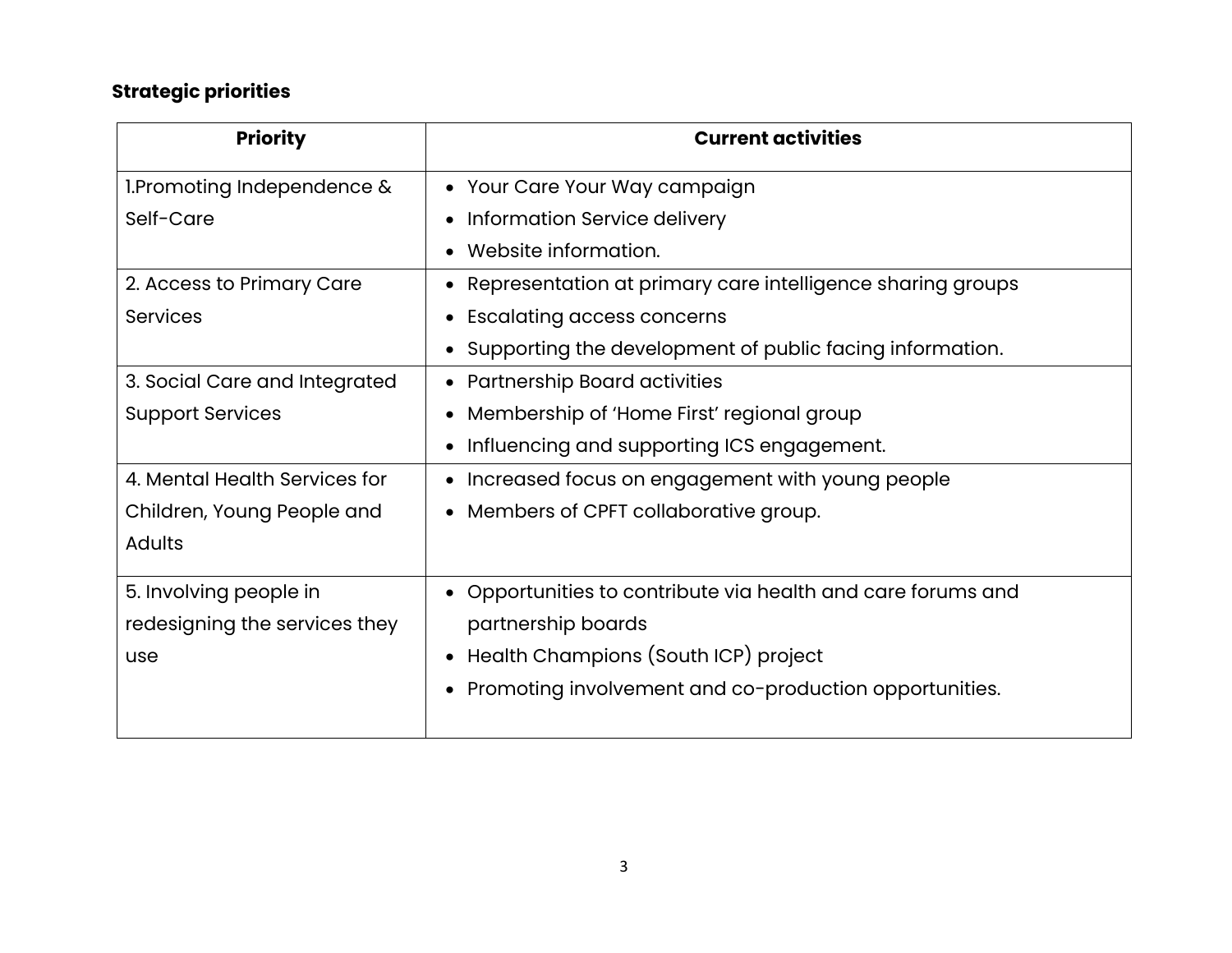

#### **Communications**

**10. What we've been working on**. We have continued to promote general Healthwatch events and activities, including the Your Care Your Way campaign, our advice service, our Championing Access event and a call for Deaf volunteers for the Partnership Boards.



**11. Social media engagement was up 18% on the previous year,** with the highest level of engagement on Facebook which is our main channel. However, engagement has grown on Instagram where we primarily target young people and is up by over 400% on the same period last year. Social media reach for this period is estimated at 32,800 people seeing our content.



- **12. Press and earned media** Eight voluntary, community and statutory partner newsletters and nine in traditional media articles including radio and newspapers. This is likely to be an under-representation as we only record those that we have confirmed detail of.
- **13. Our websites regularly updated with news articles, blogs, events and advice articles**  There have been more than 8,600 users on our websites. People are looking at between 1.5 and 2 pages per user, with a low bounce rate (a bounce is leaving the page they enter without taking any action) which is positive indication that the sites are working well.
- **14. Working with partner organisations**. Attending regular meetings with local NHS and local authority comms leads. In this period, we fed back on things like the ICS website, as well as offering support in sharing local public health and system messages.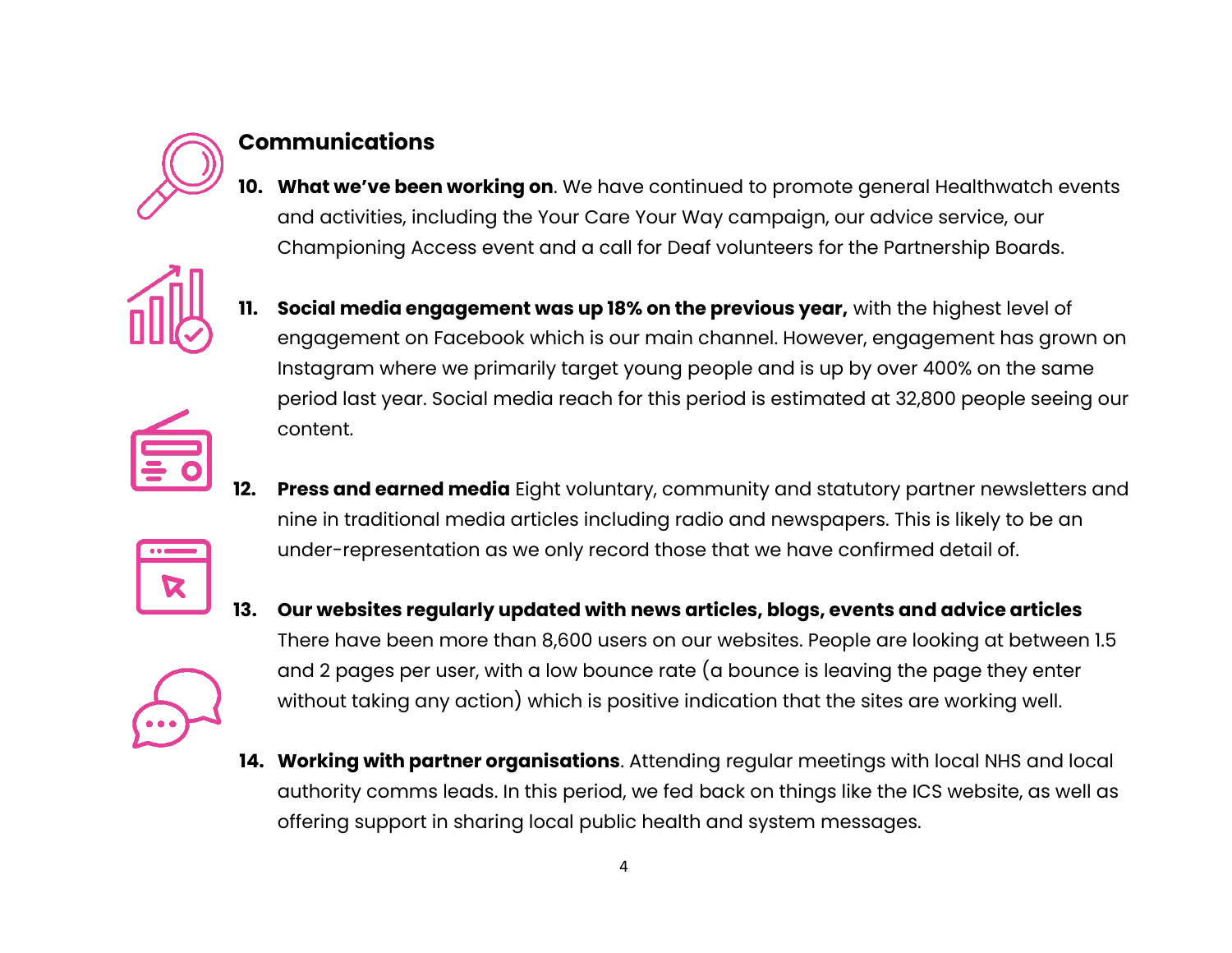#### **Experiences**

- **15.** During April and May we recorded 444 pieces of feedback, 23% (99) of these required an element of signposting. This compares to 333 for the same period in 21/22 and 100 in 20/21.
- **16.** 25% of the people we heard from were 25 and younger, with an even spread across other age groups. We recorded 58% of the feedback being from women, 26% from men, the remainder were unknown, preferred not say or had a different gender identity. We are working to get more feedback from men.
- **17.** 33% of experiences collected during these two months came from people living in Peterborough; other locations being equally distributed. Volume of feedback is greater in locations the engagement teams have worked in. We target areas and communities who we do not hear from.
- **18.** Many people told us about difficulties getting a service, booking appointments, communications and access. The major themes we heard about in April and May were:
	- GP practices
	- NHS dentistry
	- Outpatient care
	- Accident and Emergency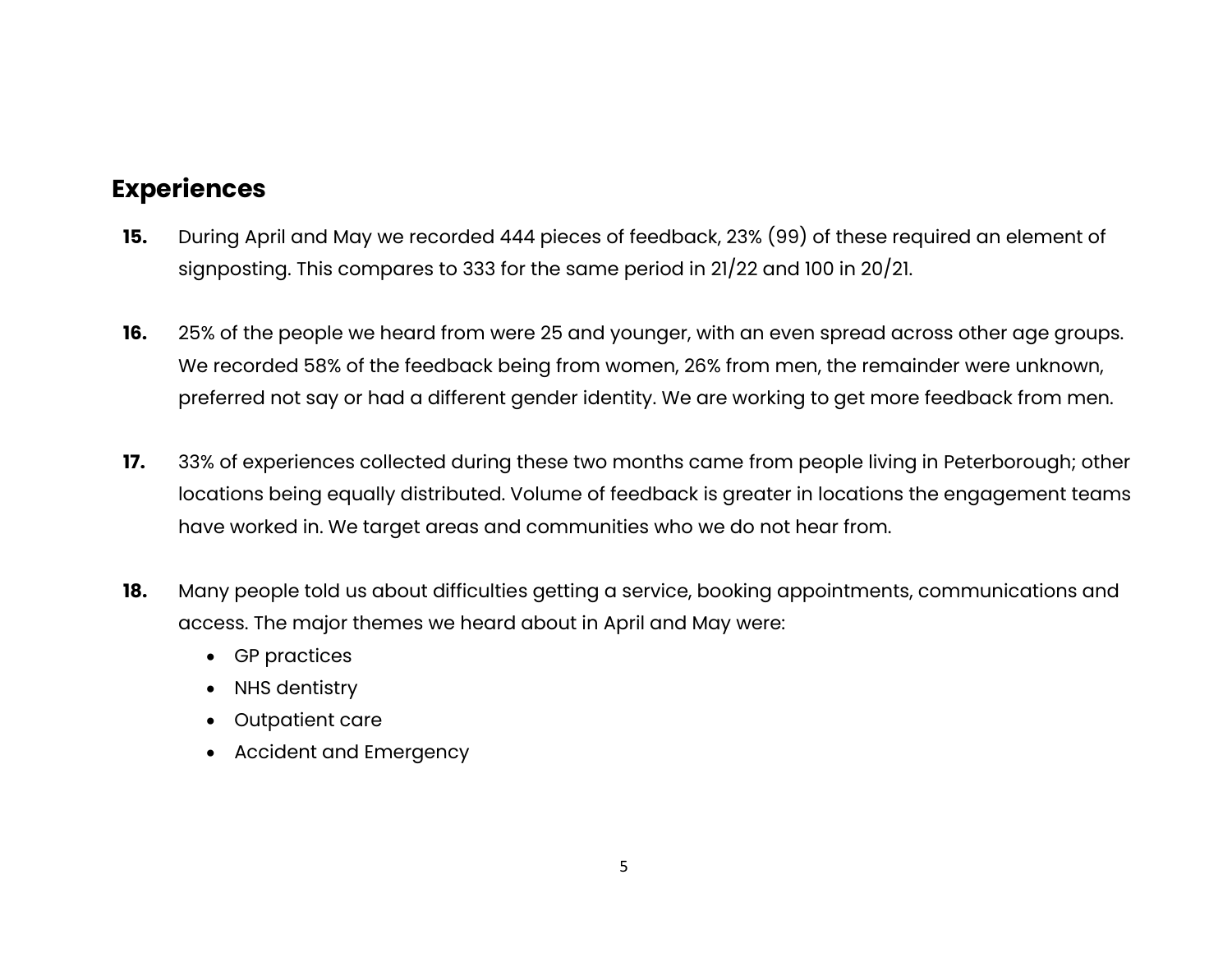#### **Impacts and influencing**

- **10.** As part of their Accessible Information Standard (AIS) campaign, Your Care You Way, Healthwatch England sent Freedom of Information (FOI) requests to every provider in England to assess compliance. NWAFT and CUH have shown that they have sound plans in place to improve compliance with the standard.
- **11.** We followed up the providers in our area that did not respond to the FOI request. Cambridgeshire Community Service (CCS) shared with us their work on AIS which is comprehensive. We will be showcasing their work at our Summit and the regional Healthwatch conference, both of which are in July. We are still following up with CPFT.
- **12.** The story we published about autistic people's information needs<sup>1</sup> has been used for staff training by CUH and NWAFT. A presentation was given to the Allied Health Professionals Faculty, hosted by CPFT, to raise awareness of the standard and promote the AIS online training package $^{\rm 2}$ .
- **13.** We have also supported the Healthwatch England campaign to improve dental contracting arrangements nationally by writing to all of our MPs. We signpost people in need of major dental care although dentists offering routine care to new NHS patients is almost non-existent.

<sup>&</sup>lt;sup>1</sup> [Laura champions our campaign to improve information for disabled people | Healthwatch Cambridgeshire](https://www.healthwatchcambridgeshire.co.uk/news/2022-04-27/laura-champions-our-campaign-improve-information-disabled-people)

<sup>2</sup> Accessible Information Standard - [elearning for healthcare \(e-lfh.org.uk\)](https://www.e-lfh.org.uk/programmes/accessible-information-standard/)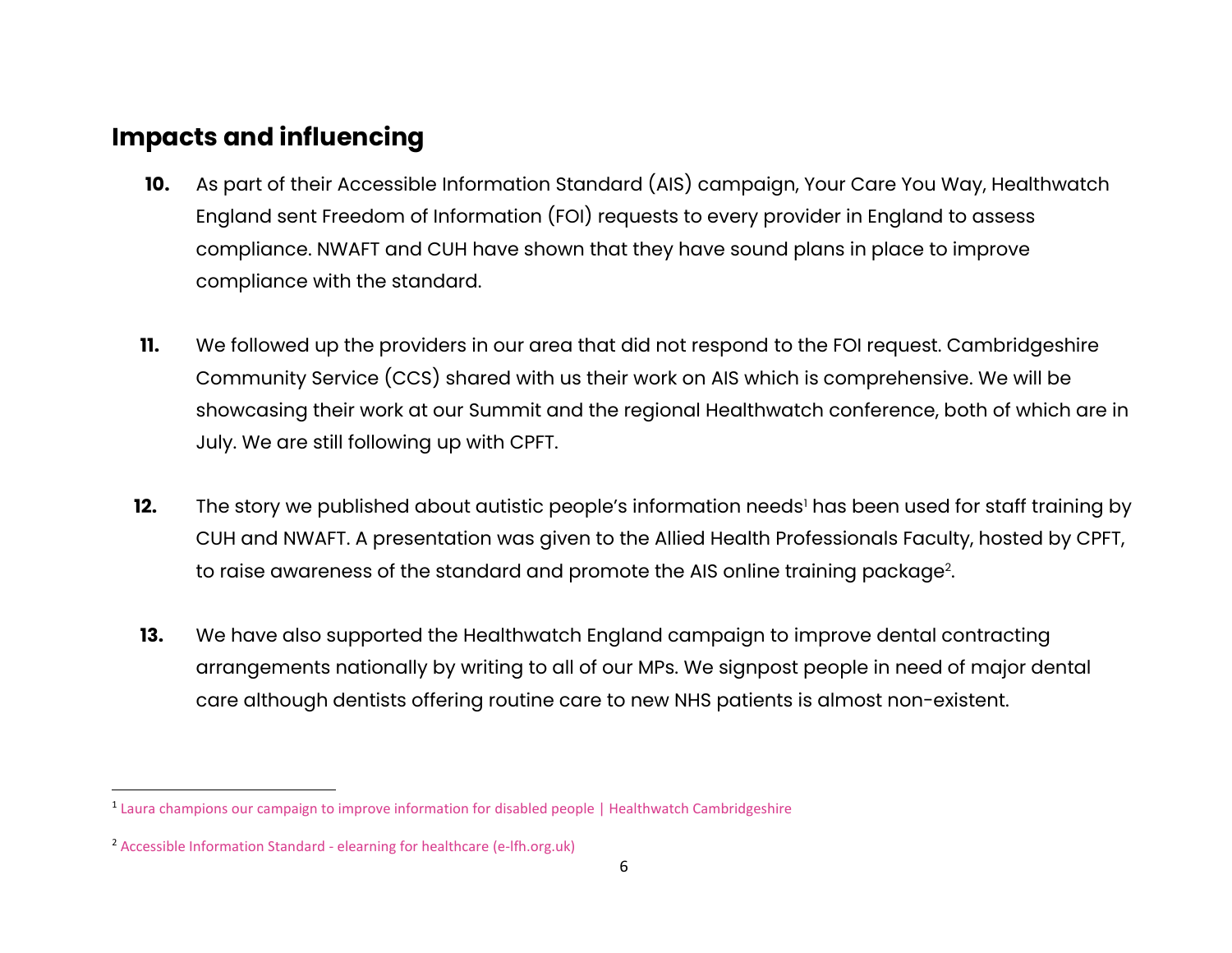- **14.** We are working with other Healthwatch to highlight the difficulties that people face when living on our border areas. Our Healthwatch had led this work by developing the Healthwatch protocol for working across borders. Locally, we have escalated this to Cambridgeshire Overview and Scrutiny and raised with the South ICP.
- **15.** We meet regularly with the CCG to share our intelligence around primary care and support communications to the public around procurements and service changes. Healthwatch Lincolnshire have kindly shared with us a 'Who's who in primary care' booklet and we are working with the CCG to adapt and promote locally.
- **16.** We have reviewed our strategic engagement plan to ensure we have the right people in the right place to have maximum impact and influencing in the emerging ICS (see Chair's report). The Chair and the CEO have advised the ICS on their engagement strategy and are pressing ICS colleagues to get information out to the public about the new system. We have secured agreement that every transformation workstream will have a minimum of two patients representatives. Healthwatch can assist in finding and supporting these people.
- **17.** We have submitted evidence to two consultations:
	- Call for evidence for Ten Year Cancer plan (Dept Health and Social Care)
	- The Long Term Plan for mental health, learning disability and autism (NHS England).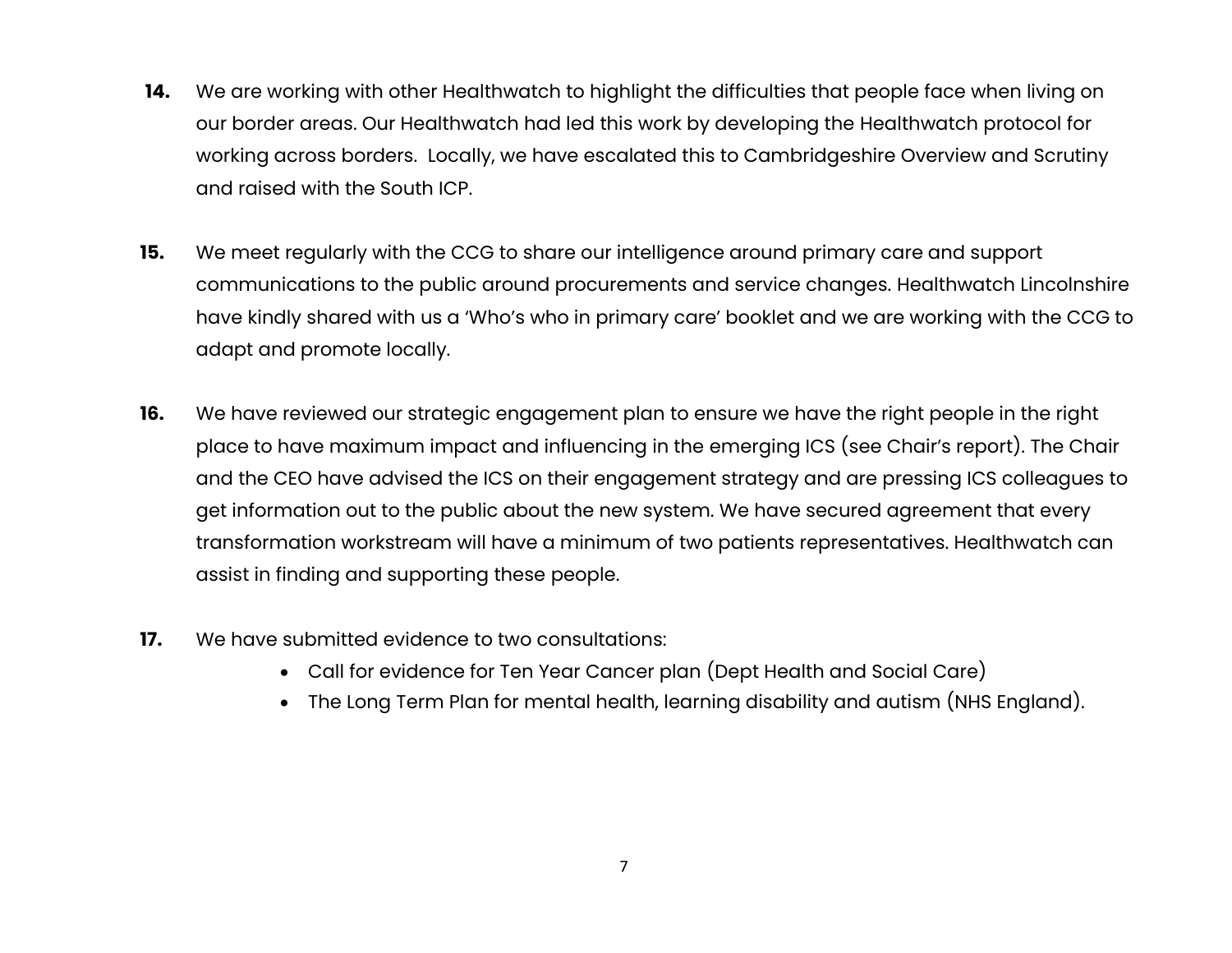### **Projects**

| <b>Project name</b>                       | <b>Description</b>                                                                                                                                                                  | <b>Status</b> | <b>Comment</b>                                                                                                                                                                                              |
|-------------------------------------------|-------------------------------------------------------------------------------------------------------------------------------------------------------------------------------------|---------------|-------------------------------------------------------------------------------------------------------------------------------------------------------------------------------------------------------------|
| <b>Health</b><br>Champions<br>(South ICP) | Two-year project to recruit and train<br>volunteers to undertake community<br>engagement and research projects.                                                                     | Green         | Health Champions completed research<br>phase of Project 1-Urgent and<br>Emergency Care at Addenbrookes. On<br>track with report submitted. Public<br>summary report due June 22.<br>Project 2 in planning.  |
| Gypsy, Roma<br>and Traveller<br>project   | Lottery funded three-year<br>engagement project to develop a<br>network of volunteer listeners and<br>provide training for frontline NHS,<br>social care and local authority staff. | Green         | First phase of cultural awareness<br>training rollout to commenced in March<br>22. Increased first phase from 6 -10<br>workshops due to exceptional demand.<br>All 10 now full and a waiting list in place. |
| Independent<br>Living Service             | Healthwatch to recruit and facilitate<br>two focus groups to inform the<br>design of the new service.                                                                               | <b>Blue</b>   | Completed. Two focus groups held.<br>Report submitted to funder May 22.                                                                                                                                     |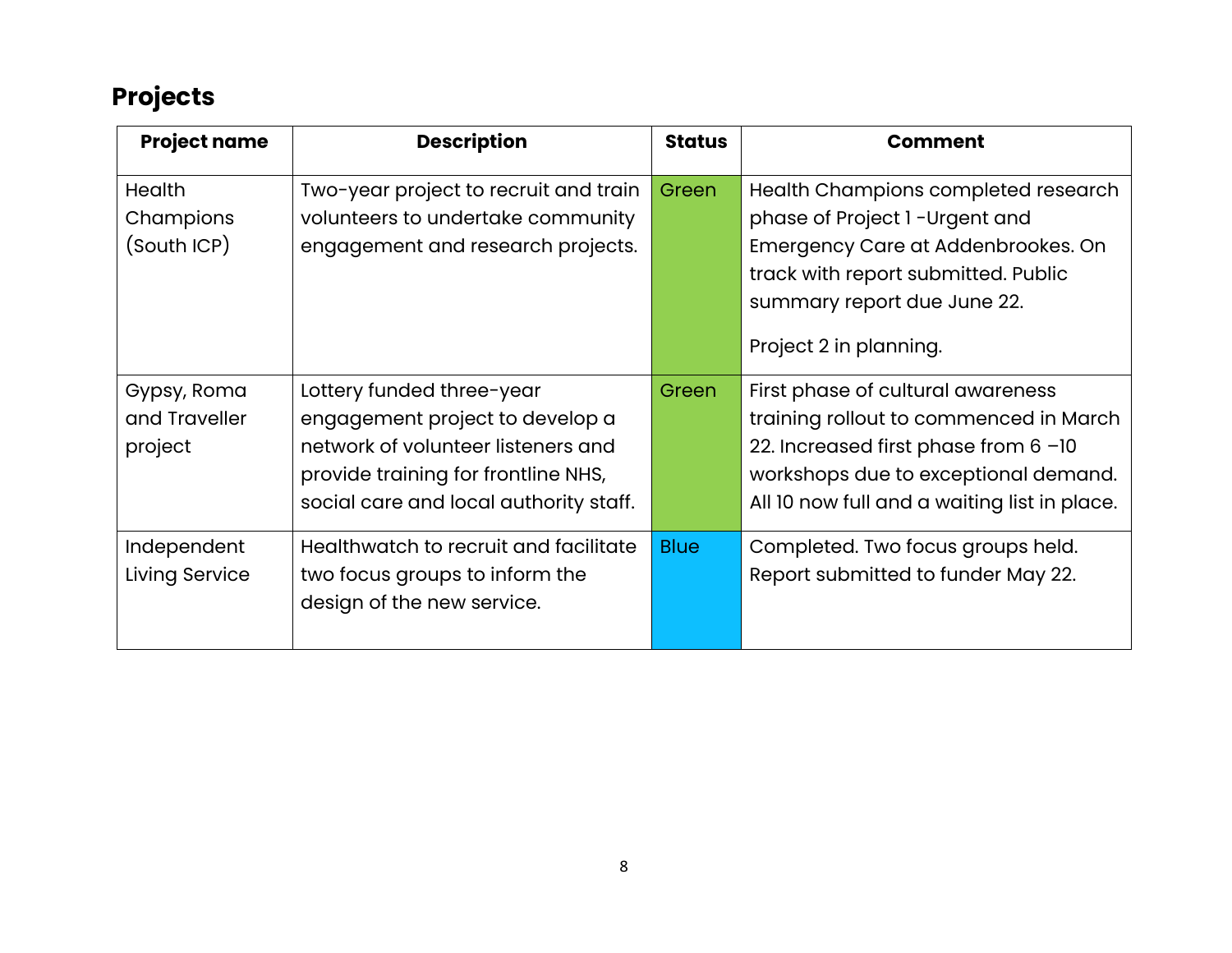## **Work Programme 2022/23**

|                        | <b>Overview of activities</b>        | <b>Outcomes</b>                | <b>Lead</b>     |
|------------------------|--------------------------------------|--------------------------------|-----------------|
| 1.                     | Delivery of Healthwatch information  | Usage and trends tracked and   | Information and |
| <b>Information and</b> | service, line managing Information   | reported to Board annually     | Research        |
| intelligence           | Officer, responding to queries from  |                                | Manager         |
|                        | the public, colleagues and           |                                |                 |
|                        | stakeholders. Liaising with other    |                                |                 |
|                        | Healthwatch as appropriate.          |                                |                 |
|                        | Maintenance of experiences'          | Tracking system maintained,    |                 |
|                        | evidence base, progressing and       | monthly briefings to Board and |                 |
|                        | tracking concerns. Coordinating      | staff                          |                 |
|                        | Impact Tracker and staff training on |                                |                 |
|                        | completion.                          |                                |                 |
|                        | Research support for project work,   | Briefings and reports with     |                 |
|                        | leading and training staff on        | identified themes and findings |                 |
|                        | production of high quality           |                                |                 |
|                        | evidenced-based reports.             |                                |                 |
|                        | Policy and service change horizon    | Changes, and likely impact of  |                 |
|                        | scanning. Sharing information        | change, disseminated to Board  |                 |
|                        | about relevant new services and      | and appropriate staff          |                 |
|                        | developments in support and          |                                |                 |
|                        | guidance.                            |                                |                 |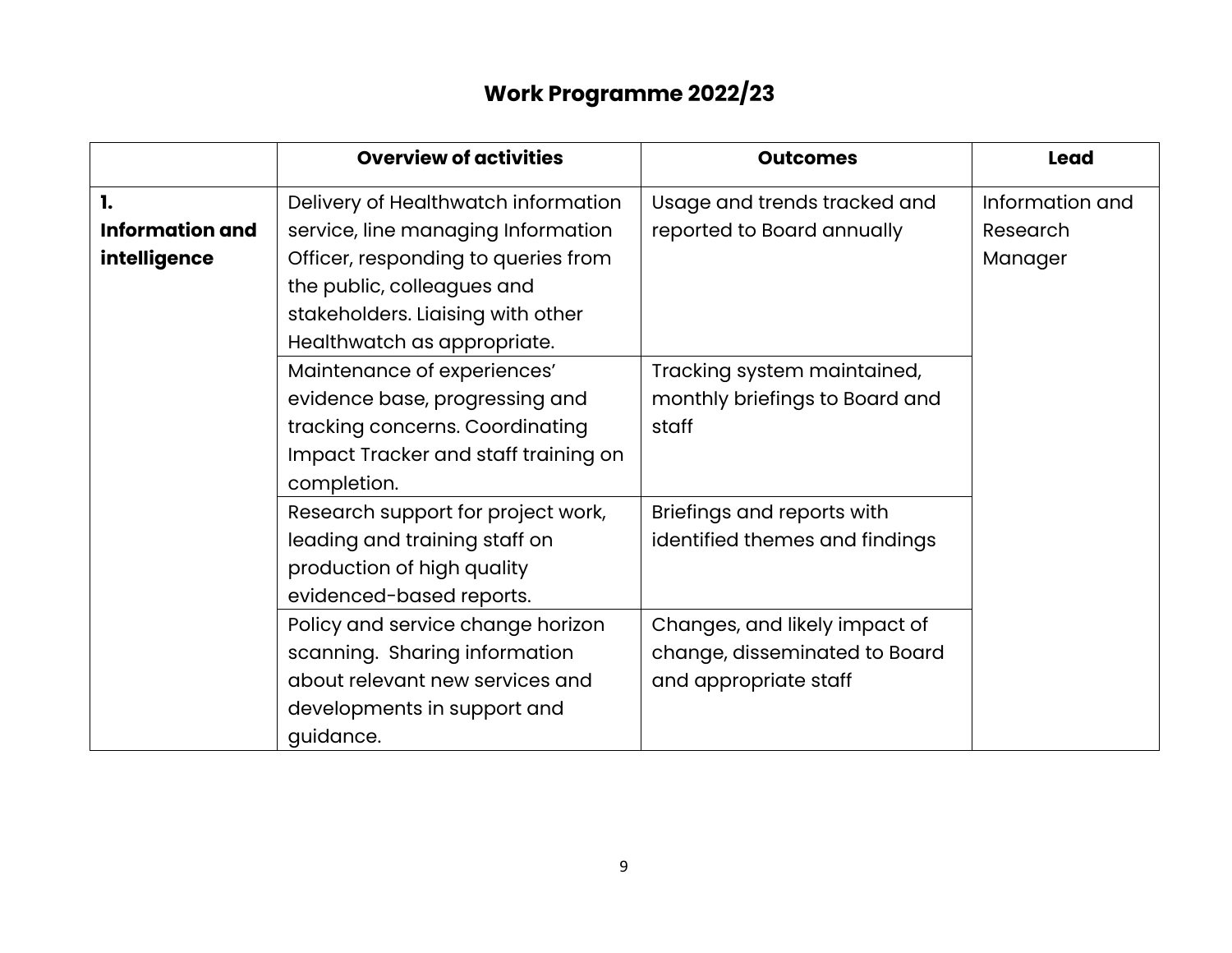| 2.<br><b>Communications</b> | Review the communications and                                                                                                                                                                                       | Plan in place to refresh the                                                                                                              | Communications<br>Manager |
|-----------------------------|---------------------------------------------------------------------------------------------------------------------------------------------------------------------------------------------------------------------|-------------------------------------------------------------------------------------------------------------------------------------------|---------------------------|
|                             | engagement strategy to ensure it<br>meets the developing needs of the<br>organisation.                                                                                                                              | communications strategy.                                                                                                                  |                           |
|                             | Promote Healthwatch and its<br>activities to identified stakeholders,<br>ensuring brand values are<br>maintained. Developing promotional<br>materials - both digital and<br>hardcopy, and ongoing PR<br>activities. | Websites and social media<br>developed; e-newsletters,<br>newsletters, briefings,<br>promotional materials produced<br>and PR activities. |                           |
|                             | Work with colleagues to identify and<br>deliver a programme of integrated<br>campaigns, based on local<br>intelligence and linked to national<br>initiatives.                                                       | Integrated campaigns planned<br>and implemented.                                                                                          |                           |
|                             | Provide communications support to<br>project activity work - including<br>marketing advice, promotion, and<br>report editing.                                                                                       | Surveys promoted, briefings and<br>reports published                                                                                      |                           |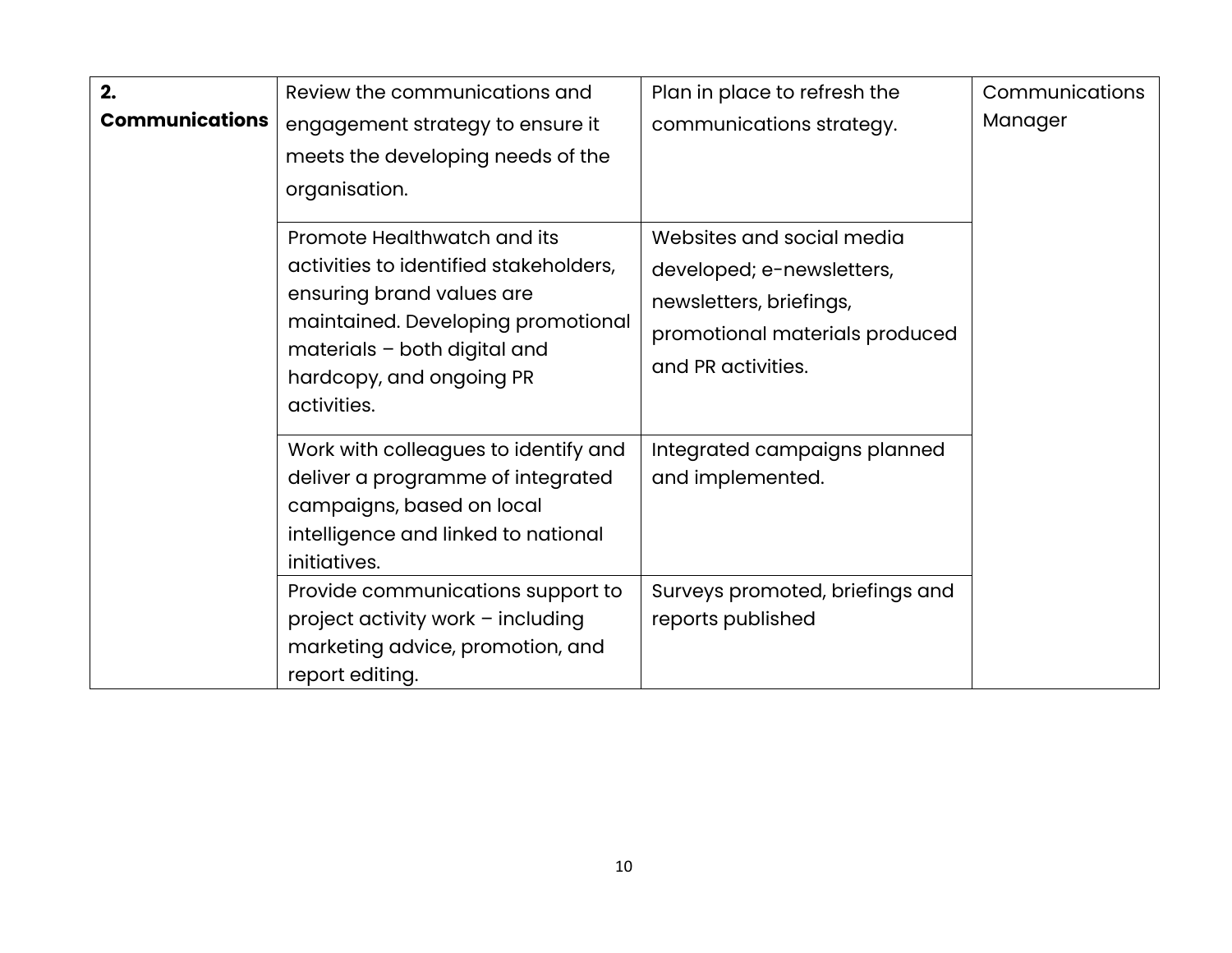| 3.               | Deliver a programme of public        | Intelligence gathered from a       | Communities |
|------------------|--------------------------------------|------------------------------------|-------------|
| <b>Community</b> | engagement that balances gathering   | broad cross section of             | Programme   |
| engagement       | feedback from the general public and | communities.                       | Manager     |
|                  | understanding the health and care    |                                    |             |
|                  | experiences of people from excluded  | Evidence of a range of events and  |             |
|                  | communities.                         | formats used to collect feedback.  |             |
|                  |                                      |                                    |             |
|                  |                                      | Increased volume of intelligence   |             |
|                  |                                      | received from young people and     |             |
|                  |                                      | excluded communities, as           |             |
|                  |                                      | described in CORE20PLUS5.          |             |
|                  | Coordinate Partnership Board         | Meeting formats being trialled     |             |
|                  | meetings. Trial new meeting formats  | and evaluation in hand. Report to  |             |
|                  | and evaluate feasibility of hybrid   | be produced.                       |             |
|                  | meeting.                             |                                    |             |
|                  |                                      | 50% target of Independent          |             |
|                  | Recruit new Independent Members.     | members met for every              |             |
|                  | Integrate intelligence received into | Partnership Board.                 |             |
|                  | main Healthwatch Database.           |                                    |             |
|                  |                                      | Evidence of increased intelligence |             |
|                  |                                      | and actions taken as a result.     |             |
|                  |                                      |                                    |             |
|                  |                                      |                                    |             |
|                  |                                      |                                    |             |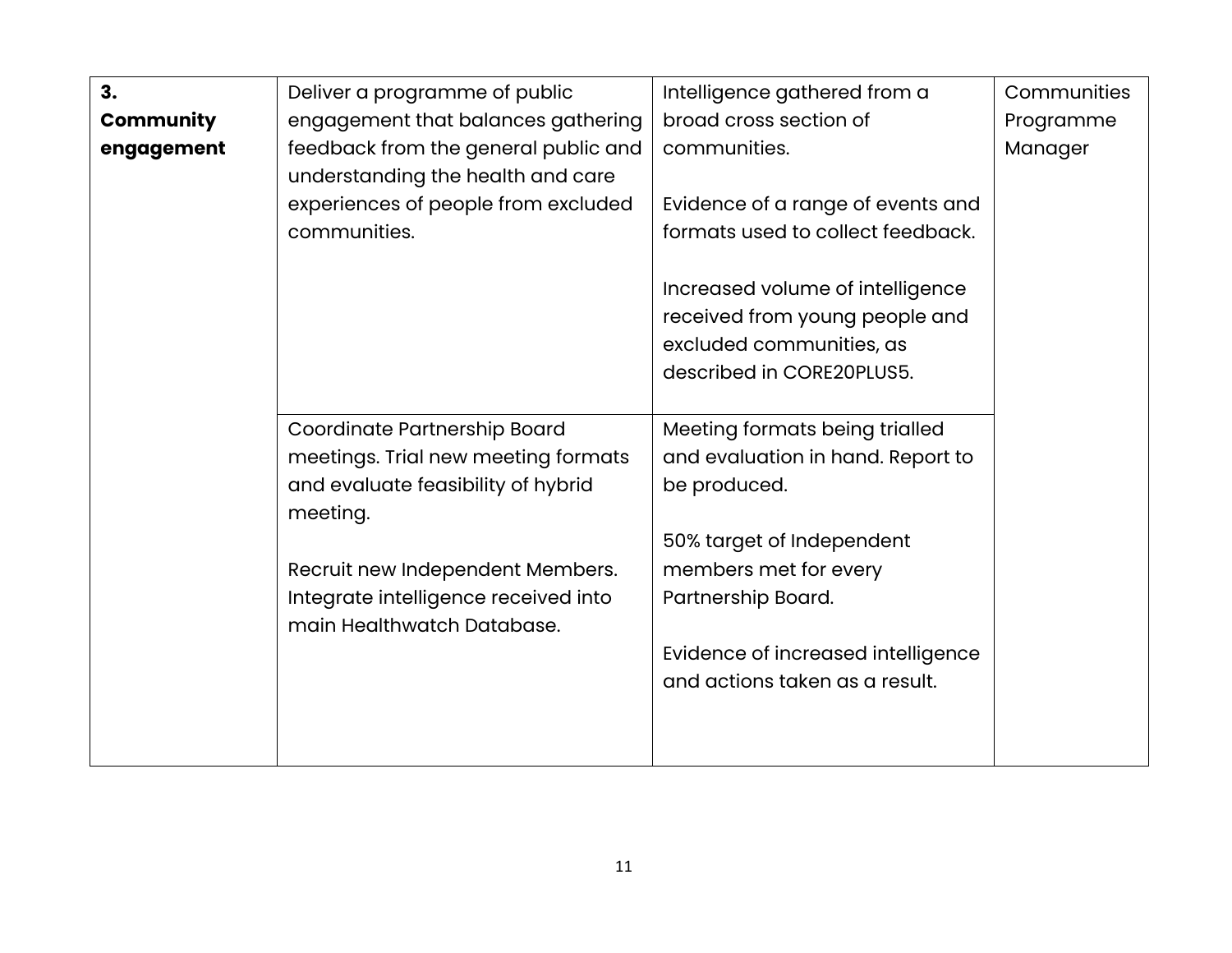| Increased profile of Health and Care<br>Forums specifically amongst<br>communities at risk of health<br>inequalities.              | Evidence of increased<br>engagement of people from<br>excluded communities and<br>opportunities for their stories and<br>experiences to be shared.                                                                                                              | Communities<br>Programme<br>Manager |
|------------------------------------------------------------------------------------------------------------------------------------|-----------------------------------------------------------------------------------------------------------------------------------------------------------------------------------------------------------------------------------------------------------------|-------------------------------------|
| Co-produce a review of all volunteer<br>systems and policies to ensure<br>volunteer contributions are<br>meaningful and maximized. | New roles developed and<br>embedding.<br>Training programmed reviewed<br>and strengthened as indicated.<br>Volunteer handbook reviewed and<br>amended informed by best<br>practice models.<br>Volunteer policy reviewed and for<br>approval by Board June 2022. |                                     |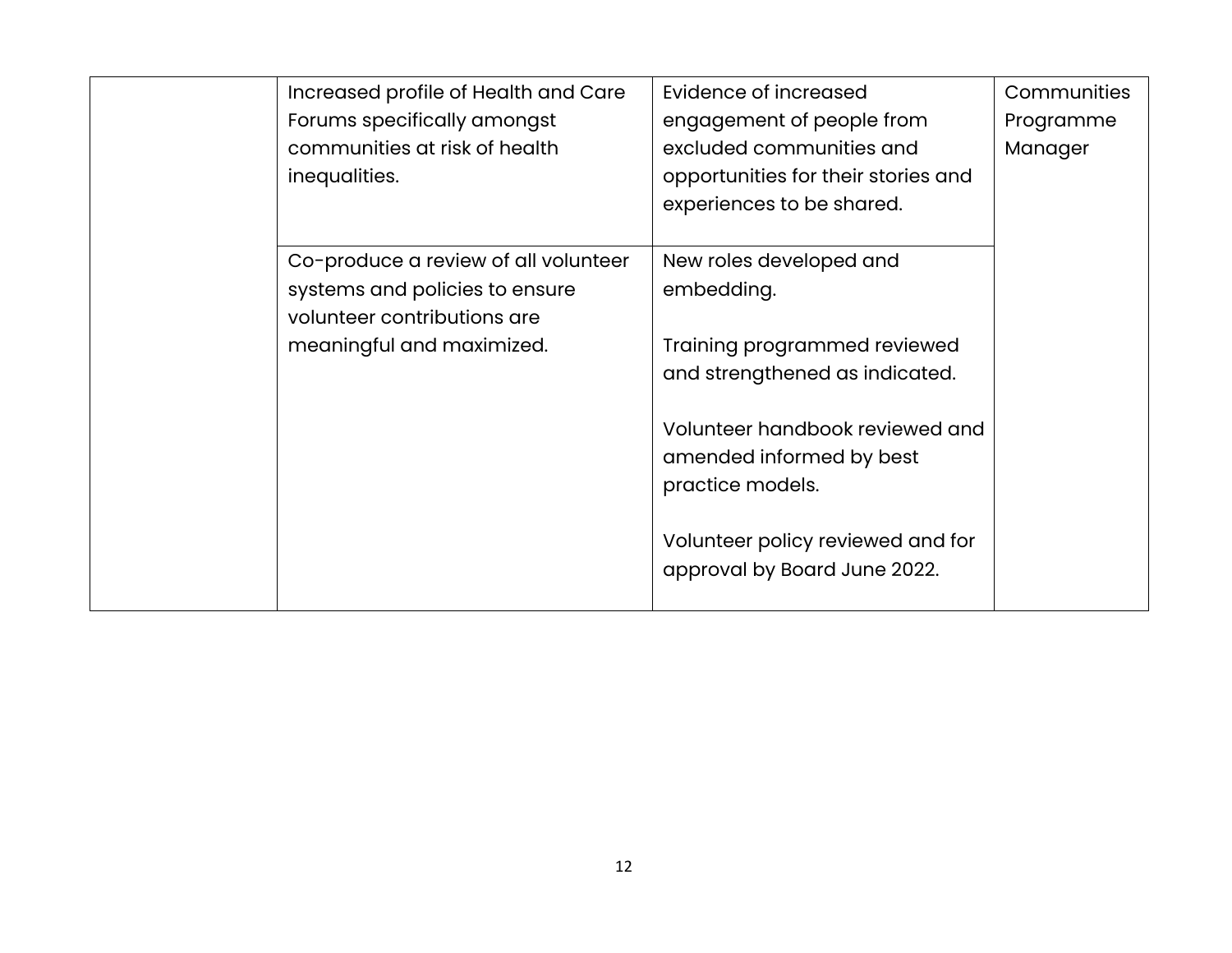| 4.              | Deliver the funding ambitions set out | Increased project income and      | <b>Business</b> |
|-----------------|---------------------------------------|-----------------------------------|-----------------|
| <b>Projects</b> | in the Business Development Strategy  | impact, in line with Healthwatch  | Development     |
|                 | and develop bids to support project   | remit.                            | Manager         |
|                 | work.                                 |                                   |                 |
|                 | Manage the Project Manager            | Effective delivery of the Gypsy,  |                 |
|                 | coordinating the Lottery funded       | Roma and Traveller project within |                 |
|                 | project and ensure effective delivery | timescales and budget.            |                 |
|                 | of the project objectives.            |                                   |                 |
|                 |                                       |                                   |                 |
|                 | Manage the Project Manager            | Effective delivery of the Health  |                 |
|                 | coordinating the Health Champions     | Champions project within          |                 |
|                 | project and ensure effective delivery | timescales and budget.            |                 |
|                 | of the project objectives.            |                                   |                 |
|                 |                                       |                                   |                 |
|                 | Manage delivery of ad hoc projects    | Effective delivery of ad hoc      |                 |
|                 | resulting from successful bids.       | projects within given timescales  |                 |
|                 |                                       | and budget.                       |                 |
|                 | Oversee project planning, review and  | Effective use of project planning |                 |
|                 | reporting systems.                    | tools. Under frequent review.     |                 |
|                 |                                       |                                   |                 |
|                 |                                       |                                   |                 |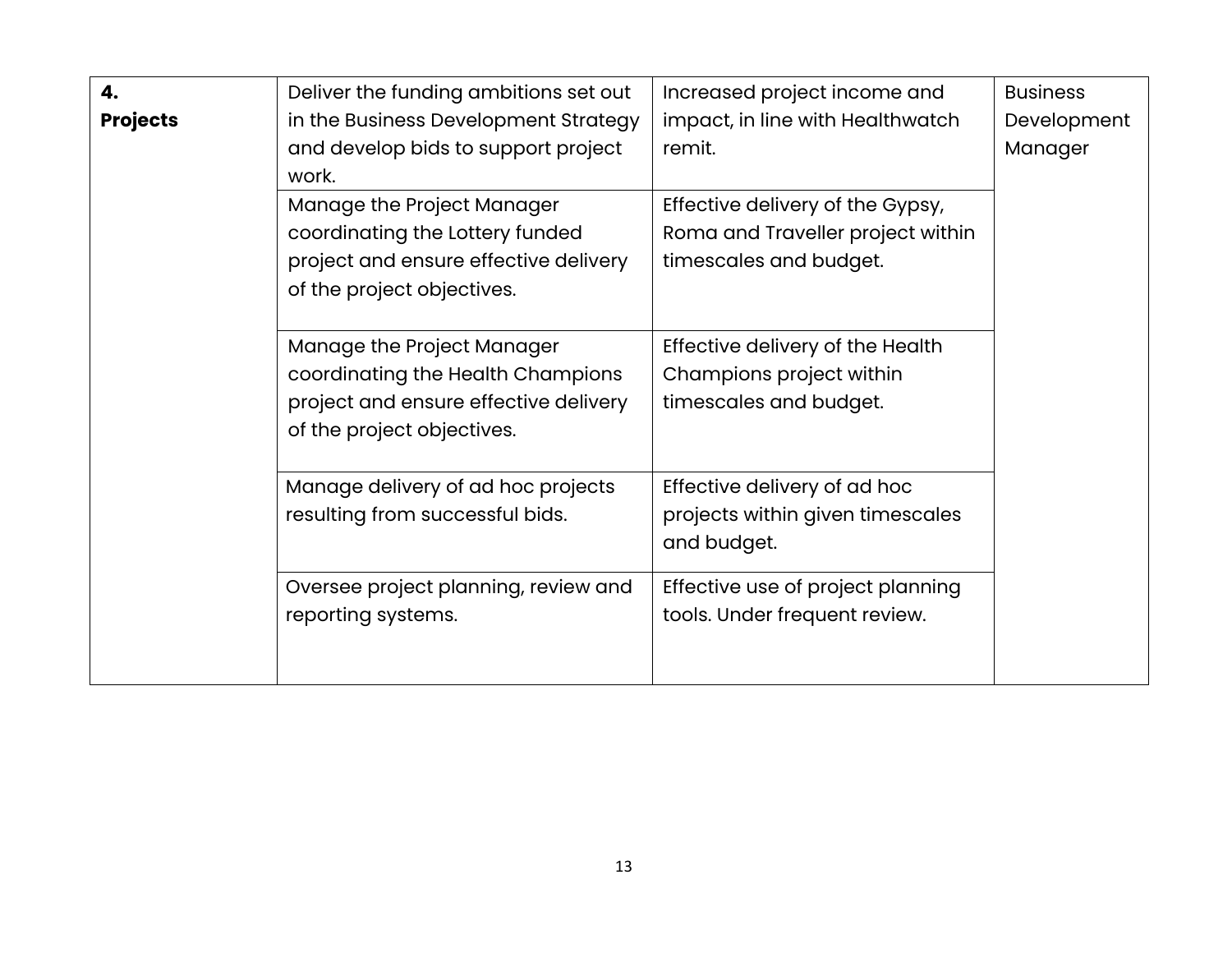| 5.               | Oversee representation of             | Evidence of influence from         | Chief     |
|------------------|---------------------------------------|------------------------------------|-----------|
| <b>Strategic</b> | Healthwatch on strategic and          | minutes and reports, and positive  | Executive |
| influencing      | decision-making groups that           | feedback on reputation             | Officer   |
|                  | maximises influencing opportunities.  |                                    |           |
|                  | Overview of escalations, projects and | Reporting and evidence of impact   |           |
|                  | quality.                              | Quality assurance methods and      |           |
|                  |                                       | processes in place and reviewed    |           |
|                  | Work with local leaders of the        | Patient and public views and       |           |
|                  | Integrated Care System to ensure      | voice embedded and sustainable     |           |
|                  | local people's voices and views are   | in local integrated care system    |           |
|                  | heard and considered.                 | plans                              |           |
|                  |                                       |                                    |           |
|                  | Host a public event drawn from all    | Co-production of opportunities for |           |
|                  | Healthwatch networks, including       | integrated care, including local   |           |
|                  | Council-commissioned Partnership      | people, strategic commissioners,   |           |
|                  | <b>Boards and Local Healthwatch</b>   | providers and voluntary sector     |           |
|                  | Forums.                               | partners.                          |           |
|                  |                                       | Event report                       |           |
|                  | Support providers, including primary  | Feedback from providers in         |           |
|                  | care, to develop effective approaches | response to requests for help and  |           |
|                  | to patient involvement.               | advice.                            |           |
|                  |                                       |                                    |           |